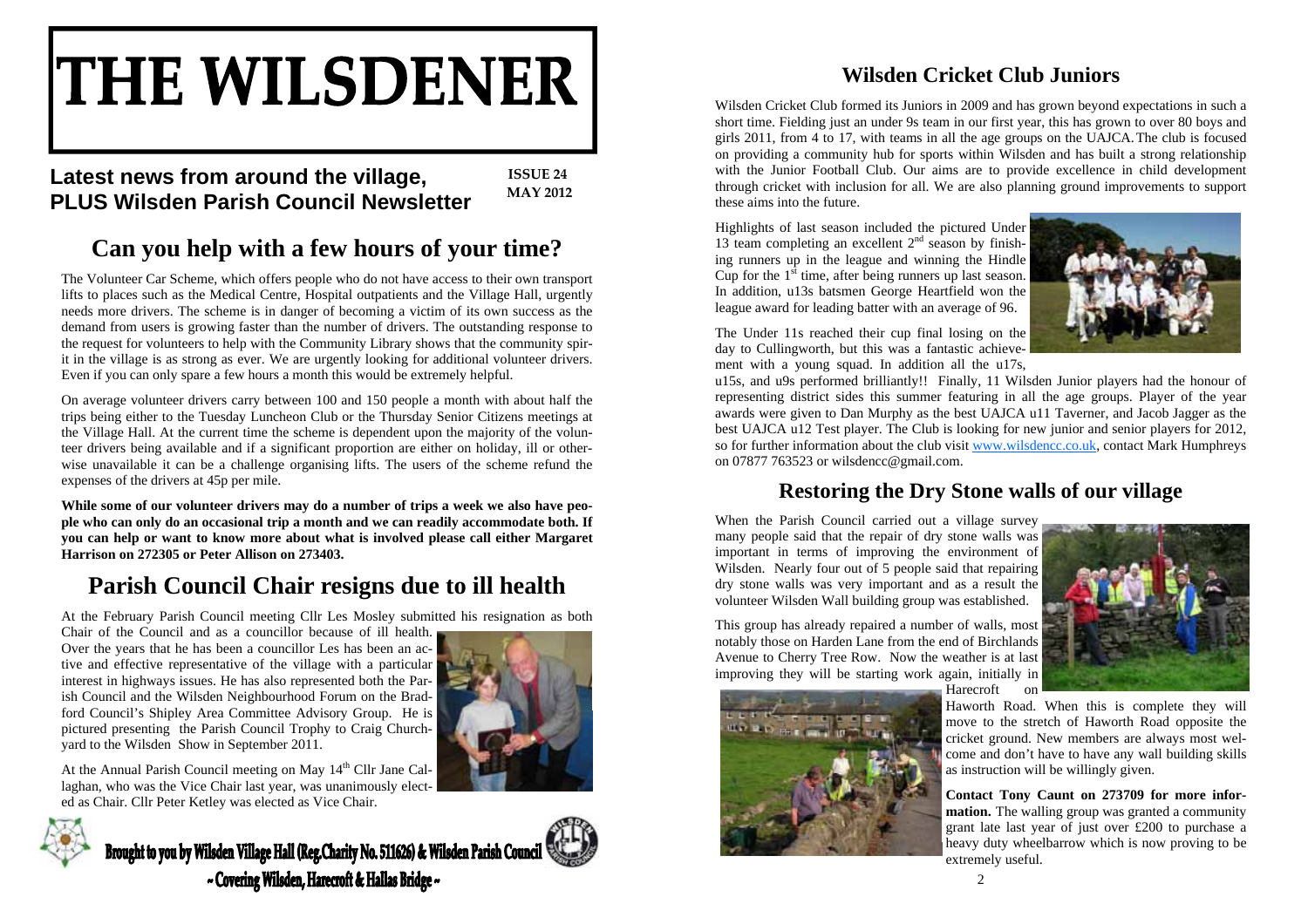## **Jubilees in years gone by**

This isn't the first Royal Occasion to have been celebrated in Wilsden. Queen Victoria's Golden Jubilee in 1887 was marked with a procession through the village followed by tea and buns on the cricket field behind the old parish church.

The one I remember well is Queen Elizabeth's Silver Jubilee in 1977 when I was secretary of Wilsden Village Society's Gala Committee. Bradford Council kindly lent us miles of red, white and blue bunting, which we put up in Main Street as well as round the village hall. Unfortunately they didn't mention that, if used across a road, it should have been threaded on wire to prevent sagging. This led to the occasional bunting-draped double decker



bus, and nightmares for gala chairman Eric Stow. The traditional Wilsden Gala was expanded into twelve days of events, put on by various local organisations and co-ordinated by the Gala Committee

The Mild and Bitter competition had village pubs and clubs competing at darts, doms and quizzes. One evening we had Longsword Dancers performing outside the Station Hotel, Ling Bob, New Inn and Brewers' Arms. (That was my favourite event of the whole programme). The Scouts put on an aerial ride and the Youth Club organised indoor games, five-a-side football and a knock-out cricket tournament.

In the village hall the Townfield Players (sadly missed) gave their first production, *Man Alive,*  on three nights. The Bluebird School of Dancing performed a fairy play, *Land of Nod,* and we even had a film show with a suitably royal theme, organised by the Girls' Gymnastic Club. The School Association gave us an Olde Tyme Music Hall and Bradford Libraries provided a Storytime Roadshow for under fives.



The United Reformed Church Anniversary fell in this week and all were invited to join in their special service. St. Matthew's held an open day with parish records and registers on show, followed by a musical evening with Bingley Musical Union.

A cricket match between the gala chairman's XI and the vicar's XI was a win for the church. On Gala Day itself the royal theme continued, with Christine Woodward crowned by her predecessor Christine Barwick. Five more previous Wilsden gala queens also attended, including Mrs Irene Bastow, who was queen at the coronation year gala in 1953.

The day ended with a Jubilee Ball and a lot of committee members saying "Never again!" That declaration only lasted until time to organ-

ise the next one, though we did revert to the traditional one-day gala for many years to come.

Yes, we had a few anxious times getting it all together, but the lasting memory is of what a lot of people had a lot of fun and those in the thick of the organising probably enjoyed it most of all when it did all fall into place.

The recent eye-catching Wilsden Jubilee News publication from the village hall is full of good news, including plans for this summer's royal celebration – lots of scope for joining in before, during and after the main events.

Astrid Hansen

# **Crack Lane development of 73 houses**

It was gratifying to see how many people in the village, led by a core of committed residents, felt strongly enough about the future of our village to actively object to Harron Homes' application to build 73 houses on Crack Lane. Thankfully the recent application was refused by the Shipley Planning Panel but it does illustrate the importance of resident campaigns. Although recent changes in the law regarding what is called "predetermination" have made it easier for individual parish councillors to campaign against an application we are still somewhat constrained. Under the law until very recently if we publically expressed a view on an application before the Parish Council meeting that considered it, we could be excluded from voting. It would therefore be theoretically possible that, if every councillor publically stated their opposition to an application before the meeting, we would all be excluded from voting and the Parish Council couldn't collectively oppose an important housing development.

We also recognize that although public opposition is not to be underestimated it will not in itself result in an application being refused. For any application to be refused it has got to be because it fails to meet planning criteria and not just that we don't like it. It is also important not to rely on just one reason for opposition because if for some reason the arguments against that are overturned you have nothing else to rely upon. In this respect the Crack Lane development was an easier target because there were just so many reasons on which it could be opposed.

### **New footpath to Wilsden Allotments**

The ownership of the Wilsden Allotments behind St Matthew's Church was transferred to the Parish Council when we were formed. The Parish Council is also responsible for maintenance of the path up to the allotments which is still owned by Bradford. The management of the allotments lies with Wilsden Gardening Association, who pay rent to the Parish Council. Over recent years the footpath from the Gardening Association Hut to the allotments had become increasingly worn by much use and in wet weather allotment holders were finding it difficult to keep their feet on parts of the path and in June 2011 the Parish Council was approached with a request that the path should be resurfaced.

In addition to receiving allotment rent, the Parish Council receives a grant from Bradford because we own the allotments. A small part of the Council Tax that everyone in the Bradford district pays goes towards the funding of allotments. In areas like Wilsden where the Parish

Council owns the allotments, Bradford hands this money back as a grant. In Wilsden all money from both sources is held in a special reserve for projects such as this. We were therefore willing to agree to this request although we did suggest that the Gardening Association should make a contribution as they had funds they were willing to put towards this project.



After taking professional advice, the old footpath was dug out and a 1 metre wide compacted sandstone base was laid down followed by a crushed limestone surface. This new path was completed in October 2011 and as can be seen from the pictures it is a considerable improvement. The Parish Council paid £1,500 towards this project with the balance coming from the Wilsden Gardening Association.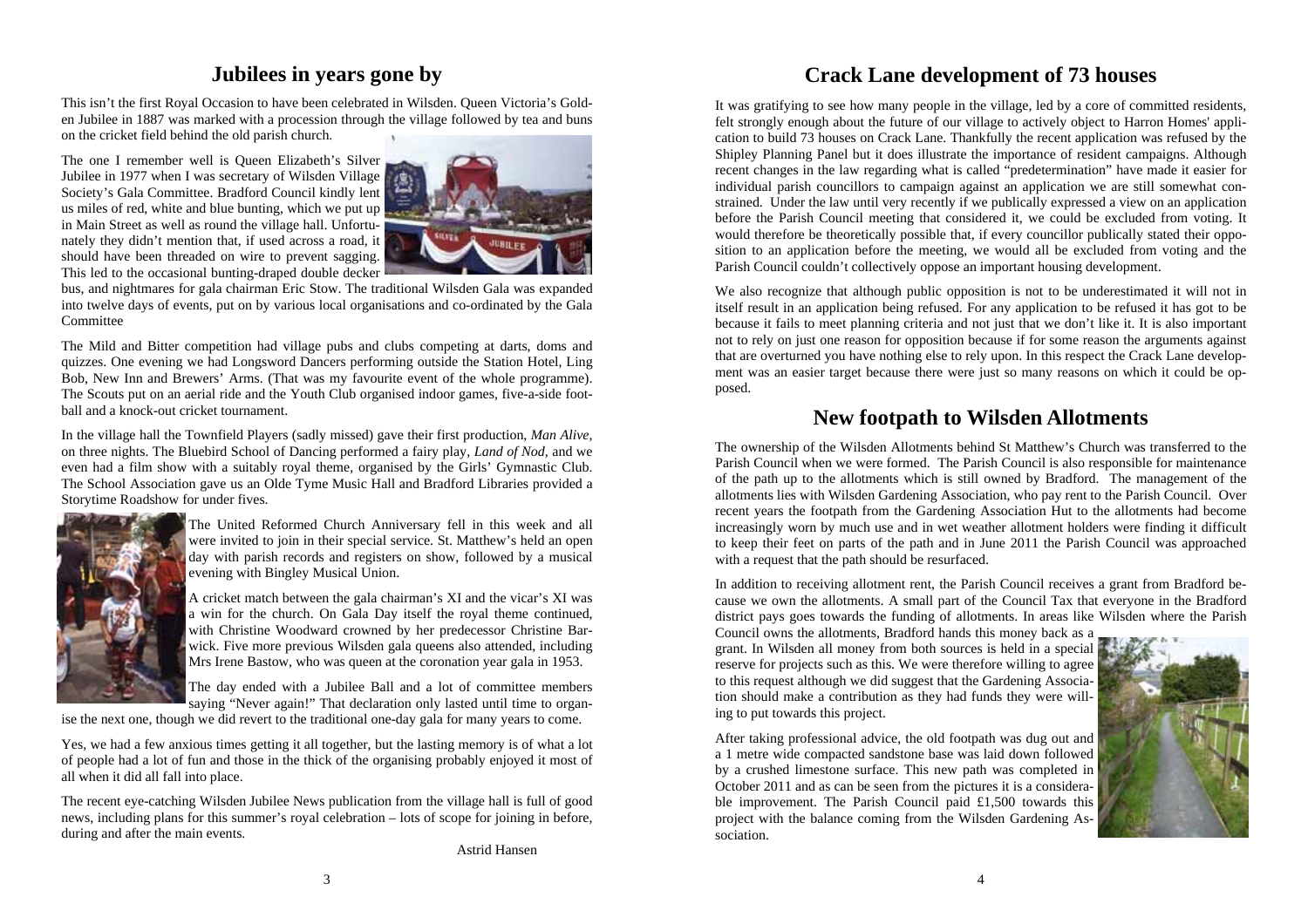# *Chunterings from the Chair*

Hello, I am Jane Callaghan and I have just been elected as the new Chairman of Wilsden Parish Council. My most used phrase at present seems to be "it's a steep learning curve" (under my breath it's "Help!").

We have welcomed two new councillors during the past year, Dennis O'Hara and Simon Dickerson and lost one when Bob Armstrong (Harecroft) stood down. We also have a new assistant to the Parish Clerk in the person of Maria Sutcliffe.



My predecessor as Chairman, Les Mosley, has recently resigned due to ill health after many years of serving on the Parish Council. He cares deeply for this village we all live in and aimed, in his time as chairman, to challenge and motivate all of us to each put just a small bit of extra effort into making it an even nicer place to live.

I think that is a really wonderful yet achievable aim. So I am asking

you, this year, to please do just one extra thing to help or support your community, whether this is coming on a litter-pick (we're booking better weather this year), setting up for the Queen's Diamond Jubilee Street Party or the Gala, turning out to sing carols at the switching on of the Christmas lights, or clearing snow from your neighbours path.

Please don't assume that these things will be done by someone else. I know from the widespread and strong response we have had to the Planning issues this year that there is a heartfelt need to protect our community from threats which might damage it, yet the most damaging thing of all is our own disinclination to get involved.

You don't need to sit on committees. You don't even need to organise anything. Just please, please lend your support to those who do, you'll be surprised how much you enjoy it!

#### *Jane Callaghan*

# **New Parish Council website**

Last year the Parish Council re-launched our website **www.wilsdenparishcouncil.gov.uk**. Although some of the detail has not changed the design has been updated and it is now much easier for us to change the content and introduce new features. We are also including important news item on a regular basis and you can access both current and former agendas and minutes from Council meetings along with copies of the Parish Plan and Annual Reports.

One new feature is to include details of the most recent planning applications in the parish council area. This includes a link to the Bradford Council planning website where you can see full details of what is proposed.

The Parish Council is consulted by Bradford about all planning applications and everyone will reviewed at a Parish Council meeting. Once it is clear when we will consider an application we will post this date on the website and afterwards indicate whether or not we have supported the application. Although the final decision on whether an application is granted or refused is not ours, Bradford will always take note of our views. Both applicants and opponents of a particular application are welcome to attend Council Meetings and will generally have an opportunity to express their views on the proposals.

# **Can we save Wilsden from overdevelopment?**

Over the last few months the Parish Council has been involved in trying to defend the village from major and inappropriate housing developments. Thankfully the recent application to build 73 houses on Crack Lane was refused by the Shipley Planning Panel but it is unlikely that this will be the last application for this site. There has also been much concern about Bradford Council's planning policies up to 2028 with the Local Development Framework (LDF) Core Strategy draft document suggesting land around Wilsden should be removed from the Green Belt in order to buiild a minimum of 300 new houses. The Parish Council has made a number of specific objections to the proposals for Wilsden and these are detailed on the Parish Council website.

From a national perspective recent government policies can be seen as both a threat to villages such as Wilsden and also an opportunity to do something about what is happening in OUR village. The new national planning policy requires that there is a presumption in favour of sustainable development and after much public concern the final policy is not as much of a blank cheque for developers to build on green fields as first feared. More significantly the Localism Act, which became law at the end of 2011, gave considerable powers to local communities to have a say about both where new houses will be built and the types of houses to be built.

The Localism Act specifically states that parish councils are one of the best ways for local communities to have a say about development in their area. The process by which communities such as Wilsden can have their say is through the preparation of a Neighbourhood Development Plan and if this is approved by a local referendum the plan is legally binding on Bradford Council's planners. The one area that local communities cannot influence in a Neighbourhood Development Plan is the number of houses that will be built in their area; that remains the responsibility of planning authorities such as Bradford. The overall number of houses to be built in Wilsden will be decided as part of the development of the LDF by Bradford and that is why the Parish Council gave such importance to ensuring that our views were heard.

Wilsden Parish Council has decided that we will work towards the preparation of a Neighbourhood Development Plan and as part of this process we will be consulting all residents for their views through a village questionnaire. We would also welcome participation from people who wish to be more actively involved. As this Plan will become part of Bradford's overall planning policy there will be a requirement for planning officers to provide technical advice to ensure that what is being proposed conforms to planning law. The Parish Council also recognises that we may wish to obtain independent technical advice and have included an amount in our budget to cover this, if required.

The detailed processes by which Neighbourhood Development Plans will be implemented has still to be decided nationally and while some local authorities have chosen to be involved in pilot projects Bradford has not been one of them.

The Neighbourhood Development Plan will not just consider housing but will also be able to look at the impact upon shops and other local businesses and how we can make Wilsden even more sustainable as a local community. We can look at how important it is for instance that we have local employment in the village, rather than just being a suburban dormitory for parts of Bradford and Leeds.